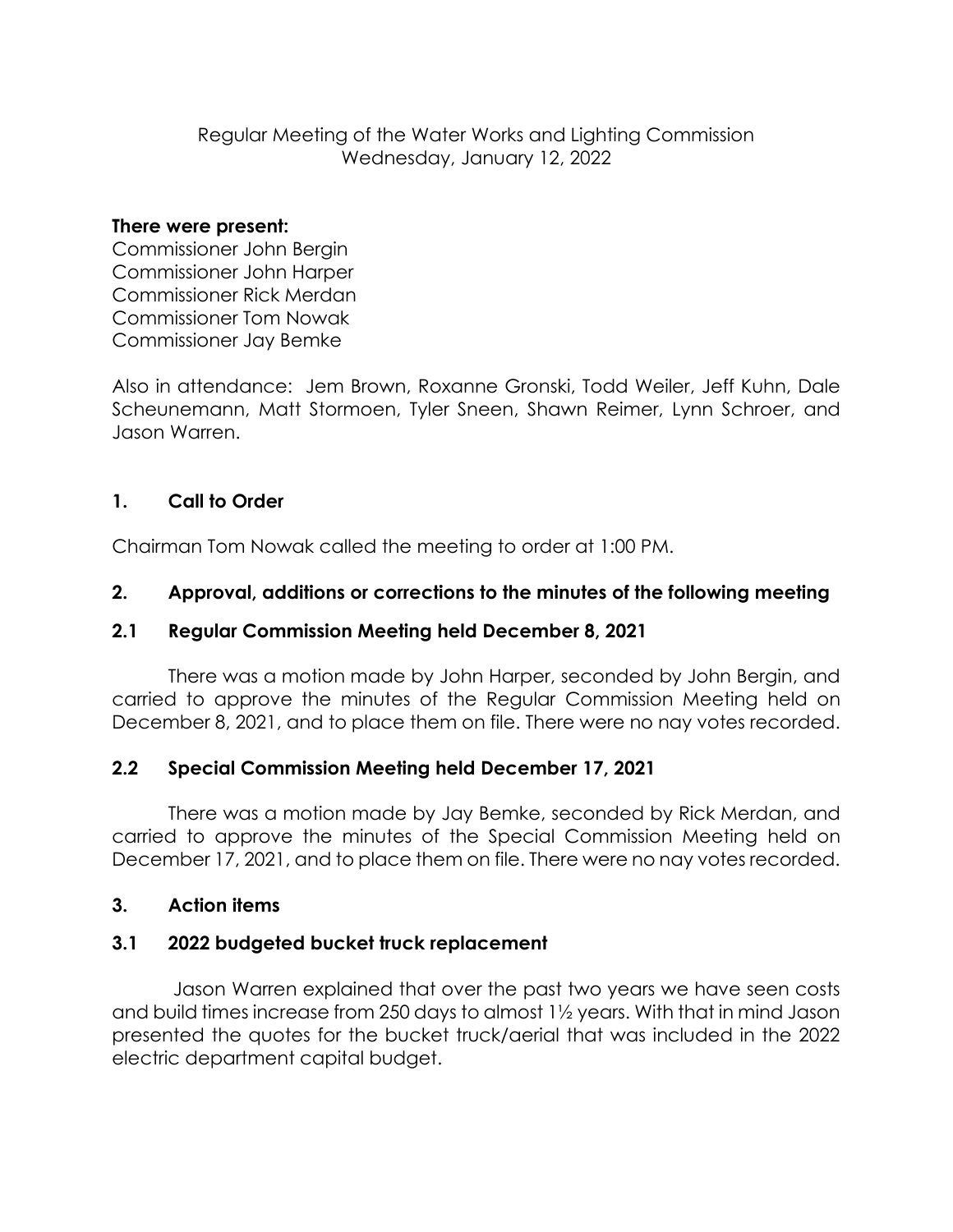After a lengthy discussion, and based upon staff recommendation, there was a motion made by John Bergin, seconded by Rick Merdan, and carried to award the bid from Terex Utilities in the amount of \$244,626.00. There were no nay votes recorded.

## **4.0 Department updates**

### **4.1 Safety Committee Report**

The commissioners reviewed the safety committee minutes and safety coordinator's monthly report. Upcoming bloodborne pathogen training was also discussed.

### **4.2 Line Superintendent's Report**

This report was reviewed and December were discussed. John Bergin wished to thank Josh and his crew for the great job they did restoring power after the December 15<sup>th</sup> wind storm.

## **4.3 Water Department Operations Report**

This report was reviewed and December water projects were discussed. Dale stated that in December we had 3 water main breaks. Water main breaks especially at this time of the year happen as the ground shifts due to the colder weather and the frost dives deep into the ground.

## **4.4 Customer Support Supervisor's Report**

This report was reviewed and water disconnections were discussed.

## **4.5 Director of Finance's Report**

This report was reviewed and the financial statements/investment reports were discussed at length. Jeff was asked to explain what the degradation fee is that the City has started to charge WW&LC for in 2022.

## **4.6 Information System's Administrator's Report**

This report was reviewed and December projects were discussed. Matt stated he continues to work on the cyber security/multi-factor authentication project and hopes to have it completed by February 1st .